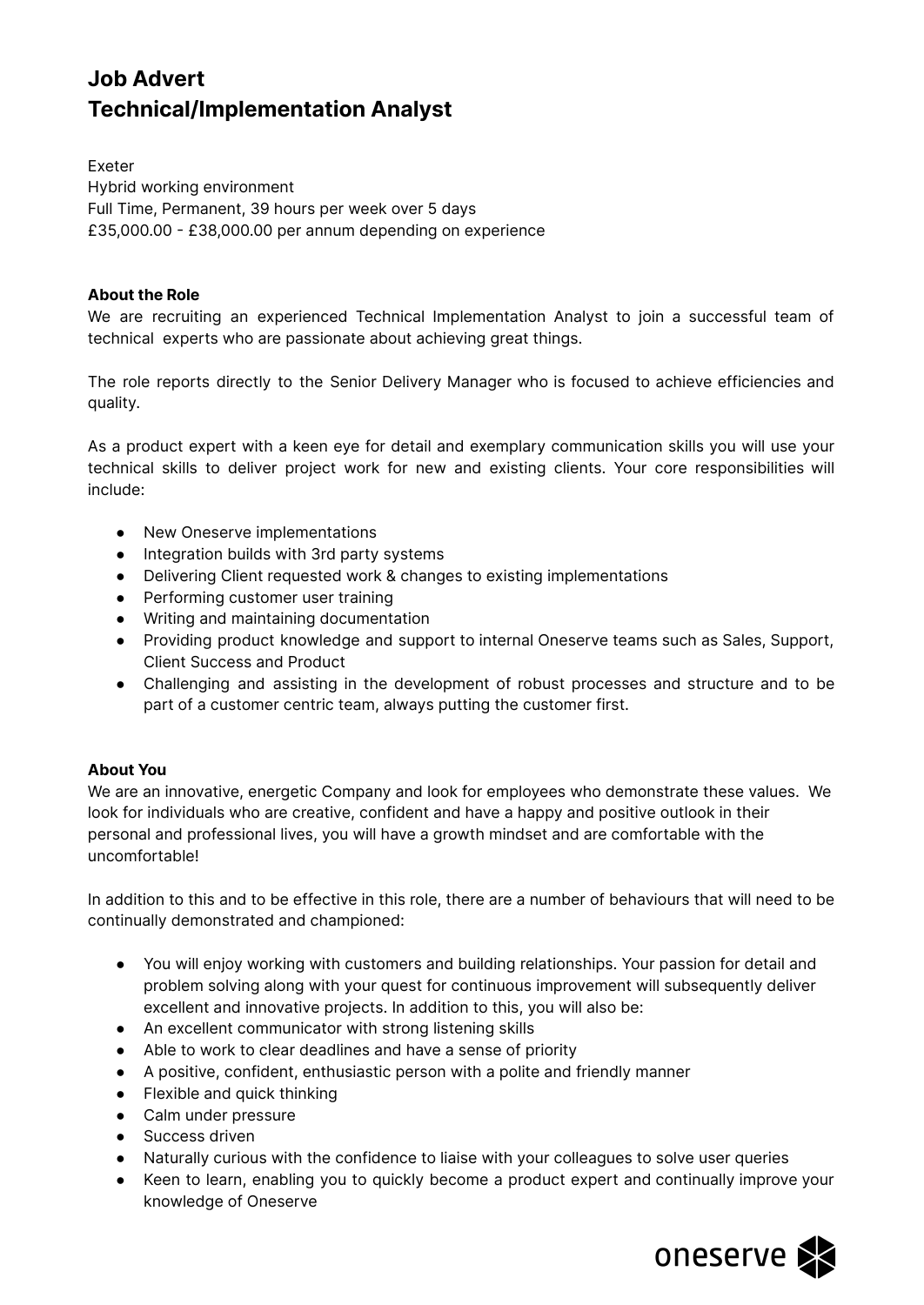## **About Your Experience**

To succeed in the role of Technical/Implementation Analyst you will have some experience demonstrating as many of the below criteria as possible. Beyond the essentials listed below, the right personality/outlook is vital to our recruitment decision. We welcome creative applications - impress us!

### Essential

- A broad understanding of SQL with experience in a commercial environment
- Strong problem-solving skills
- Confident in customer and internal stakeholder relationships
- Initiative to learn quickly on the job

### **Desirable**

- Experience in using ETL tools such as Talend
- Experience in working with RESTful API
- Experience in working with technologies such as XML, XSLT & HTML
- Experience in the Field Management / Housing sector
- Experience with delivering user training
- Experience of working in AWS environment

## **About Us**

We are Oneserve. We are an award-winning, bright, young software company based in Exeter delivering service management software that increases efficiency and productivity for our customers.

We work with clients all over the UK in a variety of sectors including housing, telecoms and hospitality. You will join a passionate, knowledgeable team that cares about the experience our customers receive.

## **Delivering our Mission by Living our Values**

- **● Expertise** Using our collective expertise to equip our clients with the tools and knowledge they need to improve their business.
- **● Innovate** Constantly seeking new solutions which fuel success.
- **● Empower**

Empowering each other and our clients to take control and identify service delivery improvements.

**● Unity** Working together, both internally and with our clients, to accomplish more.

#### **Our Purpose**

We deliver software that contributes to improving the lives of people in social housing across the UK.